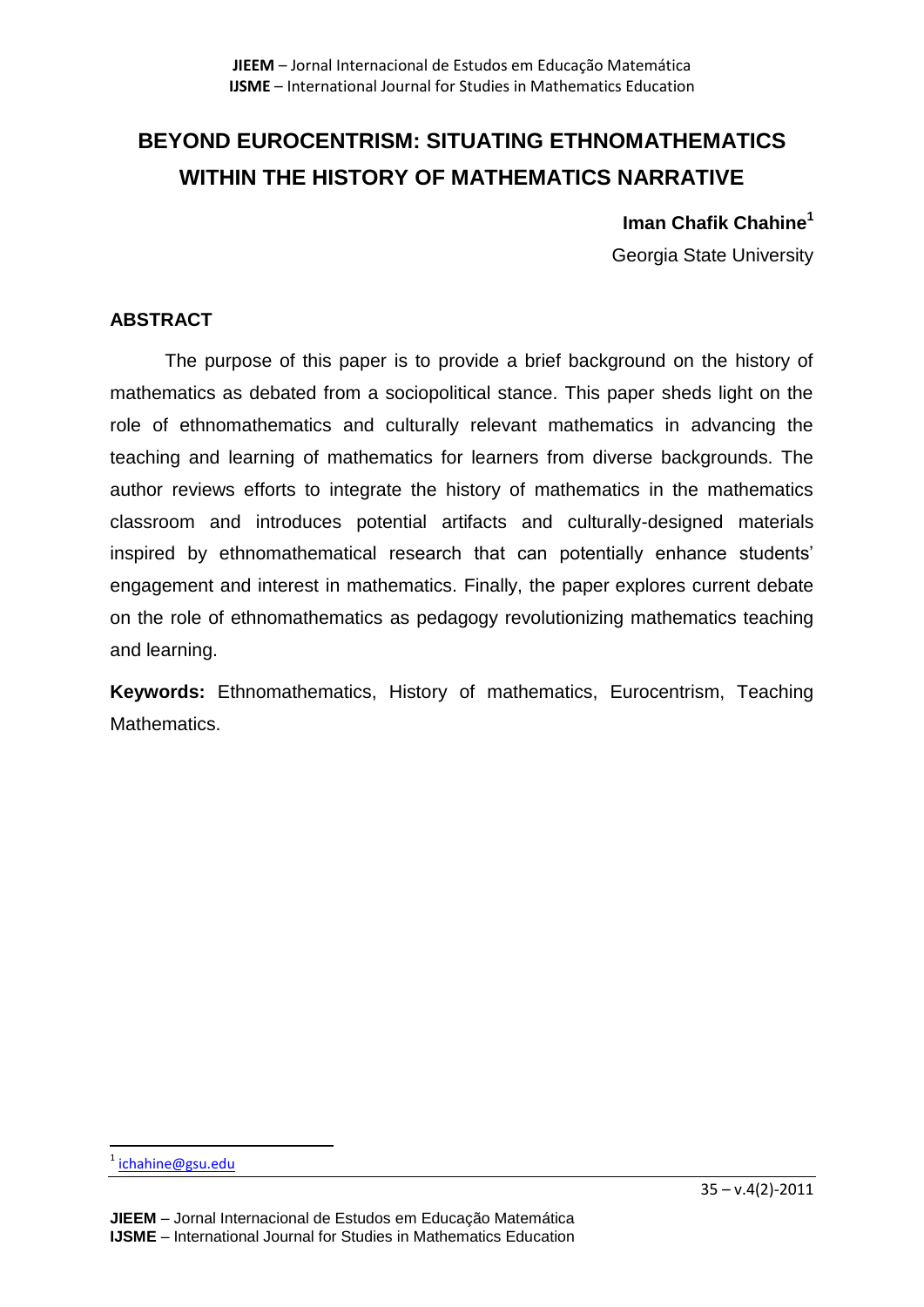## **INTRODUCTION**

The date is July 2007; the place is University of Dakar; the event is French president Nicolas Sarkozy's infamous speech, which was directed to the elite young African college students at the university:

> Le drame de l'Afrique, c'est que l'homme Africain n'est pas assez entré dans l'histoire. Le paysan Africain, qui depuis des millénaires, vit avex les saisons, dont l'idéal de vie est d'être en harmonie avec la nature, ne connaît que l'éternel recommencement du temps rythmé par la répétition sans fin des mêmes gestes et des mêmes paroles.

> [The tragedy of Africa is that the African man has not fully entered into history. The African peasant, who for thousands of years has lived according to the seasons, whose life ideal was to be in harmony with nature, only knew the eternal renewal of time, in rhythm with the endless repetition of the same gestures and the same words.] (Ba, 2007)

Sarkozy's speech is reminiscent of a longstanding portrayal of the civilizing role that European colonialism has assumed in Africa and Asia, a true positioning of the non-Western world on the threshold of history and on the periphery of modernity. The spirit of Anglo/Euro-centric modernity that continues to recur in prominent political discourses brings back memories not only of intentional racist positioning but of a persistent devaluation of other, less "affluent" societies' contributions to history, development, and progress. Such a prejudiced representation reflects an intentional calibration of intellectual superiority that privileges the historical contributions of some cultures and civilizations while undervaluing those of others. These Eurocentric biases are wider than Africa and deeper than any fleeting political fad. Because Europe has monopolized the production and dissemination of scientific knowledge for at least 300 years, many paradigms of *all* other cultures are endlessly compromised. A more striking illustration of Eurocentric influence on the scrupulous characterization and appropriation of scientific knowledge is vividly portrayed in the histories of mathematics.

The purpose of this paper is to present a systemic account of the underlying directionality in the general history of mathematics, particularly as portrayed in the traditional Eurocentric trajectory. We will argue that the resistance to acknowledging the contributions of other cultures and civilizations in the production and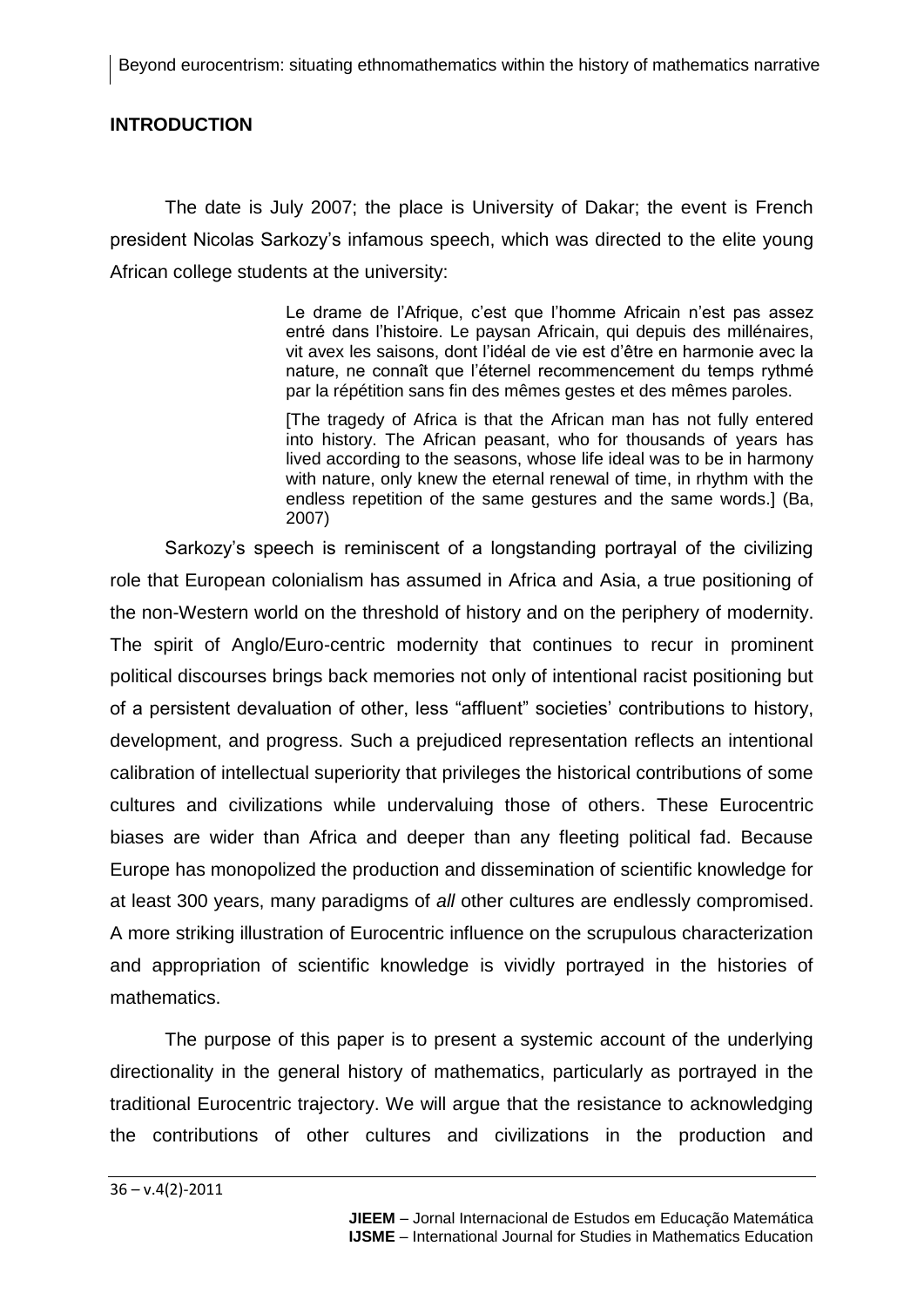dissemination of rigorous mathematical knowledge, though deliberate, nonetheless emanates from a state of unawareness of the value and complexity of others' knowledge.

## **A GLIMPSE AT THE HISTORY OF MATHEMATICS**

The most mentally charged debate in the history of mathematics revolves around the nature of mathematical knowledge. While some historians, such as Florian Cajori (1859-1930), adopted a positivistic view of the nature of mathematical knowledge (Furinghetti & Radford, 2008), others believed that knowledge in general and mathematical knowledge in particular are far from being unproblematic, static concepts (Furinghetti & Radford, 2002). In an introduction to his book *A History of Mathematics*, Cajori (1919) stated, "The contemplation of the various steps by which mankind has come into possession of the cast stock of mathematical knowledge can hardly fail to interest the mathematician. He takes pride in the fact that his science, more than any other is an exact science" (p. ix). In positivists' view, knowledge is considered as an objective entity in the form of generalizations that are always true irrespective of time and place (Lincoln & Cuba, 1985). As such mathematics is seen as a body of infallible and objective truth rooted in the belief in the essential certainty and neutrality. That is why positivists' discourse in the history of mathematics is seen as that of unfolding *process*, which is assumed to follow the Enlightenment philosophy of rationalism and progress, a philosophy from which modern thought arose (Furinghetti & Radford, 2002).

On the other hand, a nonpositivist perspective assumes that there is no single knowledge but rather multiple knowledges that evolved as series of bursts and discontinuities under certain epistemological conditions (Furinghetti & Radford, 2002). In this paradigm, it is believed that as humans change, the knowledge they produce also changes. As a result of this view, knowledge is seen as continually created and recreated as people act and reflect on the world.

With the political momentum of events that prevailed during the  $19<sup>th</sup>$  century, particularly the outburst of the Great Revolution in France and the alliance of the old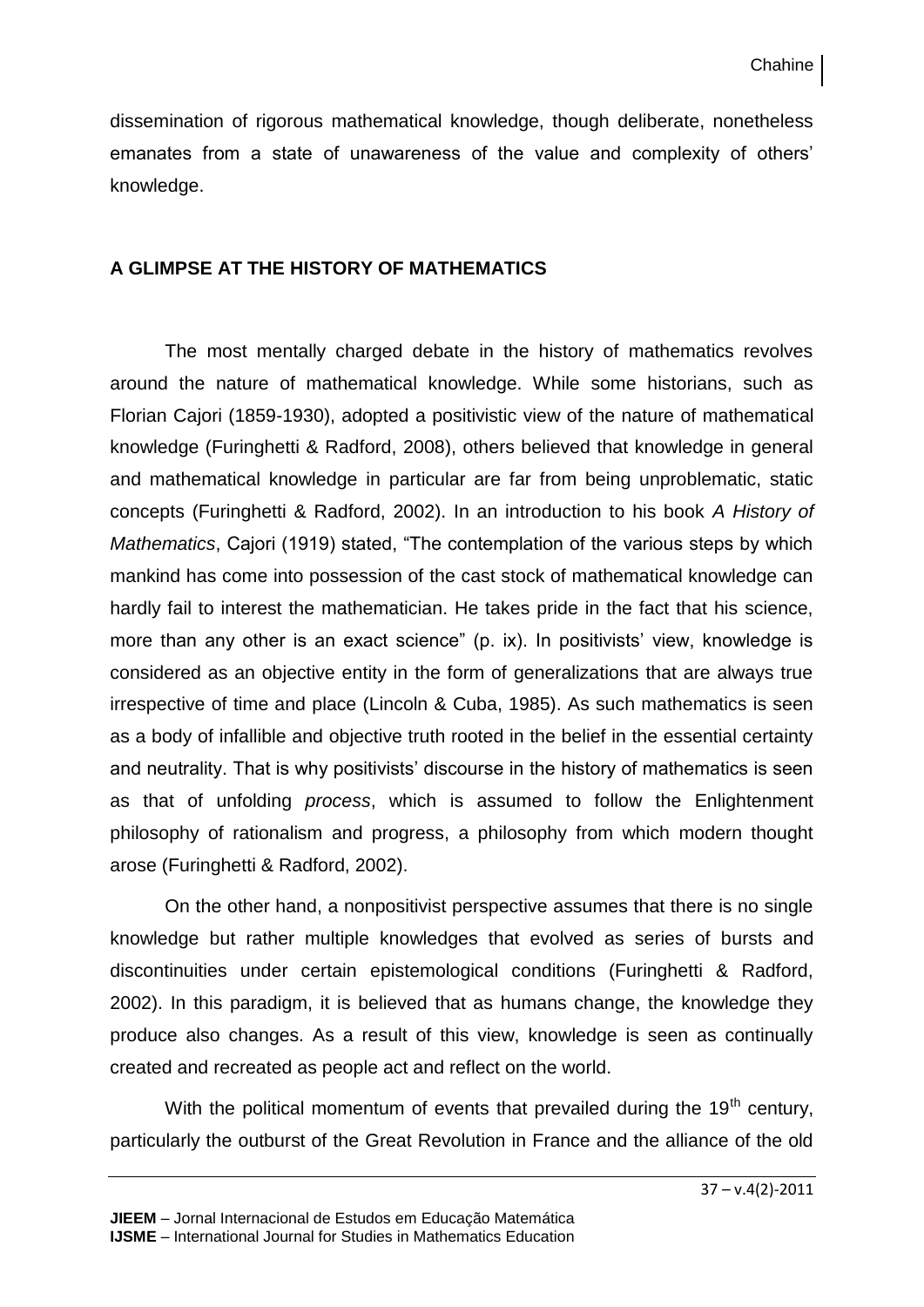colonial powers--Britain, Russia, Portugal, Spain, The Netherlands, and later Belgium and Germany--to conquer, colonize, and exploit the world, the furious debate on the nature of knowledge has inflated into what Foucault calls a "power-knowledge" nexus. Foucault (1977) proposed that "there is no power relation without the correlative constitution of a field of knowledge, nor any knowledge that does not presuppose and constitute at the same time power relations" (p. 27). When examining multiple forms of knowledge in relation to "science," Foucault implied a *status quo* that invests "discourses and those who uphold them with the effects of a power which the West since Medieval times has attributed to science and has reserved for those engaged in scientific discourse" (p. 85).

Supporters of Foucault's ideology tear apart traditional perspectives on the history of mathematics to reveal how this body evolved as a result of various strategies of power and knowledge in the modern period. Consequently, the dispute around the nature of knowledge moved from describing various structural forms of knowledge to a rather politically charged notion of a "hegemonic knowledge" owned by the colonizer and the product of power relations that repress and eradicate "subjugated knowledges" of the colonized (Powell & Frankenstein, 1997).

A critical look at the traditional histories of mathematics discloses a devaluation of the mathematics developed and expanded by non-Greek civilizations (Selin, 2000). In his famous book *A short account of the history of mathematics*, Rouse Ball (1960) stated, "The history of mathematics cannot be traced back to any school or period before that of the Ionian Greeks" (p. 1). Also, Rudman (2007) declared, "The mathematics developed by about 200BCE in Egypt and Babylon was the inheritance of the Greeks" (p.17). In a similar vein, many books on the traditional history of mathematics describe mathematics as a discipline absolutely integrated with Western civilization, which is portrayed as conquering and dominating the entire world. From a sociopolitical stance of the colonization era, mathematics is considered as solely Eurocentric and the sheer cultivation of Western elite thought. Bishop (1990) described Western mathematics as "one of the most powerful weapons in the imposition of Western culture" (p. 52). Similarly, D'Ambrosio (1996) explained, "[when talking about Western mathematics] especially in relation to Aboriginals or Afro-Americans or other non-European peoples, to oppressed workers and marginalized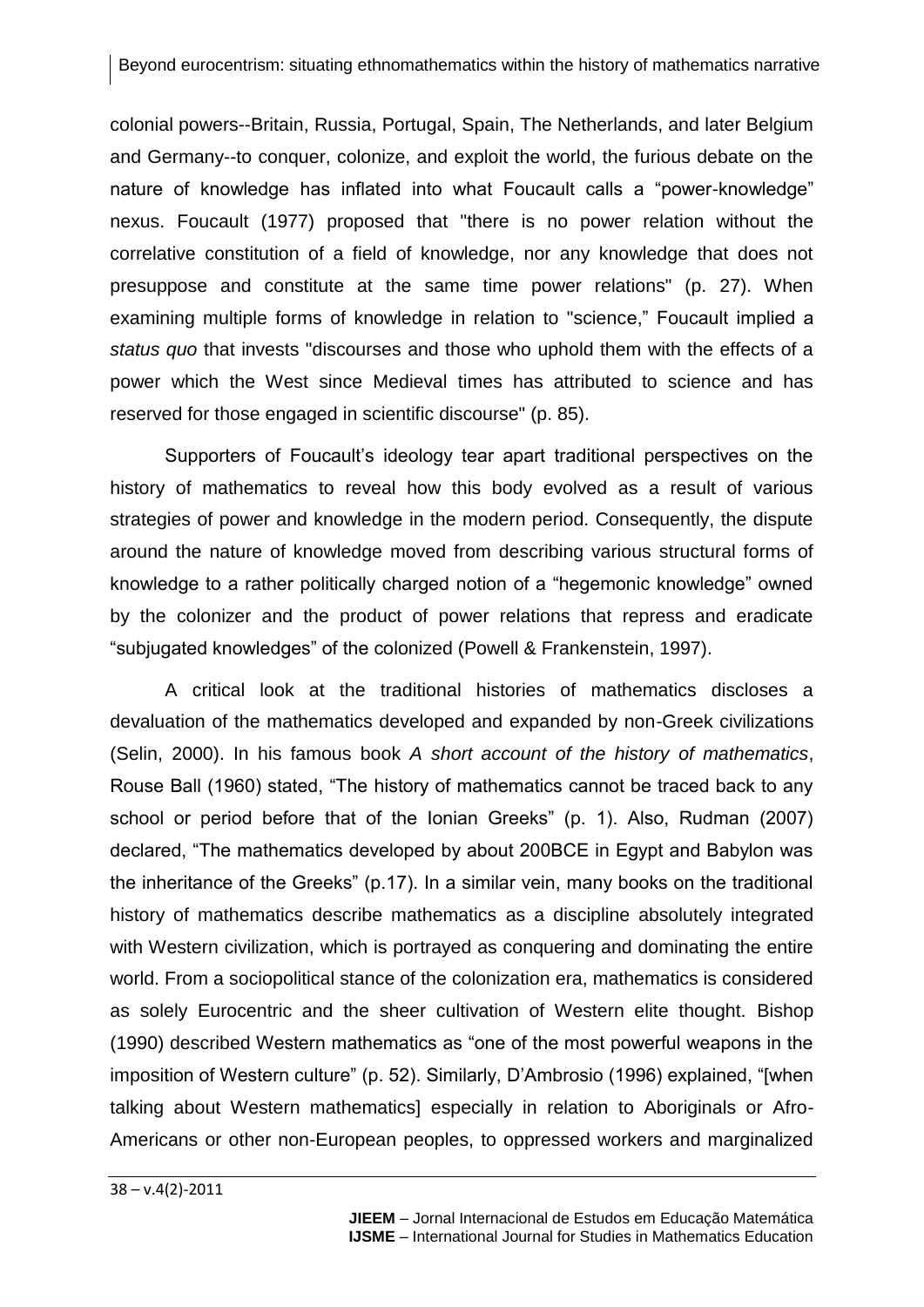classes, this brings the memory of the conqueror, the slave-owner, in other words, the dominator; it also refers to a form of knowledge that was built by him, the dominator, and that he used and still uses to exercise his dominance" (p. 113).

Notwithstanding the fact that early Europeans and ancient Greeks acknowledged the mathematical contribution of the Egyptians, some contemporary Euro-American historians still refute this reality and consider it a myth (Selin, 2000). For instance and when speaking of Al-Khwarizmi's contributions to the field, Burton (2007) contended, "In speaking of Al-Khwarizmi, we do not mean that he personally was the inventor of algebra, he was only the representative of an old Persian school who preserved its methods for posterity through his books. . . . This early Arabic algebra was still at the primitive rhetorical phase--a phase characterized by mathematical symbols. . . . Algebraic rules of procedure were proclaimed as if they were divine revelations, which the reader was to accept and follow as true believer" (pp. 241-242). Devaluing the contributions of the Egyptians, Chinese, Indians, and Arabs and denying inventions of indigenous and tribal societies in the development of mathematical knowledge and in science in general are facets of an ideological prejudice adducing the conviction that the "European mind and its cultural products are superior to those of other peoples and races" (Ernest, 2009, p. 198).

There is an extensive corpus of literature providing evidence that mathematics, throughout history has been commonly represented in a Eurocentric way (Joseph, 2011; Powell & Frankenstein, 1997, Pearce, n.d.). Eurocentric views claim that before the emergence of Greek mathematics, mathematical activities used in Egypt and Mesopotamia were strictly utilitarian and, thereof, lacking in robustness and rigor (Ernest, 2009; Joseph, 1997). When discussing the foundations of Eurocentrism in mathematics, Joseph (1993) asserts that naming some mathematical results after the Greeks and Europeans is "misleading" and represents a clear expression of domination and exploitation. He illustrates, "For example, the earliest known demonstrations of the theorem of Pythagoras are found in an ancient Chinese text, *Chou Pei*, conservatively dated around the latter half of the first millennium BC and in the *Sulbasutras* (c. 800-500 BC) from India. Antecedents of Pascal's triangle, Gregory's series or the Ruffini-Horner method are all found outside Europe" (pp. 13-14).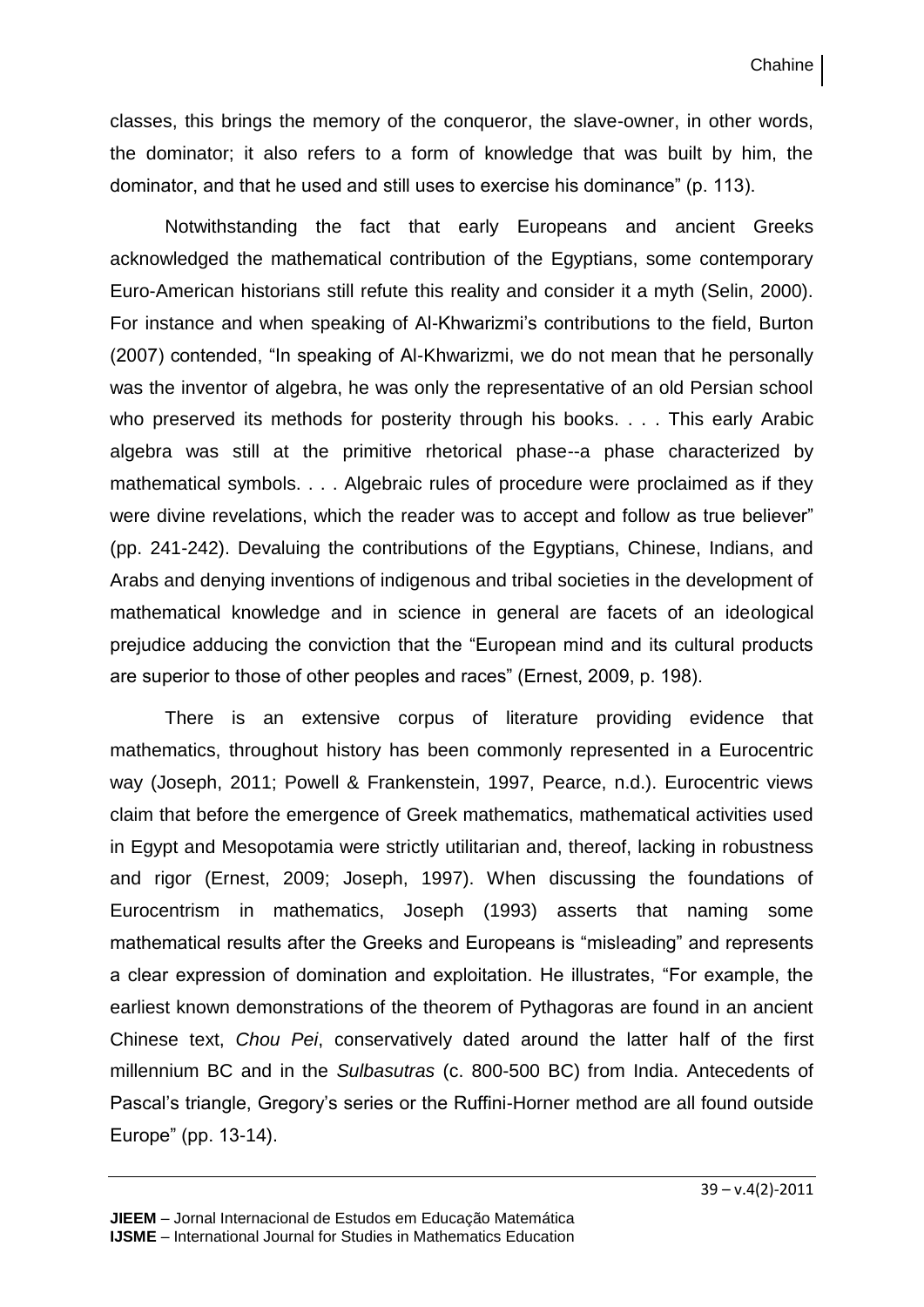However, new prospects on the history of mathematics that challenge the traditional Eurocentric views have recently emerged. Such perspectives acknowledge and emphasize the contributions of non-Western, indigenous cultures, including those of the Pacific, African, and American continents, to the development of science and mathematics.

As a reaction to traditional Eurocentric views, Joseph (2011), Pearce (as cited in Ernest, 2009), and others suggested an alternative, unbiased trail to the history of mathematical development. This new trajectory shifted the attribution of mathematical knowledge from Western Europe to a recognized contribution of different cultures, particularly emphasizing the role of Arabs and that of the Indians in the refinement and diffusion of mathematical knowledge. However, efforts fall short in acknowledging the vibrant body of mathematical knowledge implicit in traditional or small-scale surviving cultures, lesser known to the mathematical community. Ascher (2002) indicates that there 6,000 cultures that existed within the past 500 years and capitalizes on the riches that can be cultivated from studying cultural practices and heritage. Cultures such as the Inuit, Iroquois, and Navajo of North America; the Incas of South America; the Bushoong, Kpelle and Tshokwe of Africa; and the Caroline Islanders, Malekula, Maori, Warlpiri, and Trobriand Islanders of Oceania, Ascher (2002) explained, enrich and add nuances to mathematical knowledge.

In this context, various mathematical knowledges have been proposed and were given different names, such as *Indigenous mathematics*; *Sociomathematics* (of Africa); *Informal mathematics*; *Spontaneous mathematics*; *Oral mathematics*; *Oppressed mathematics* (of the Third World during the colonial occupation, that was not *recognized* as mathematics by the dominant ideology and which was inspired from works of Freire, 1972); and *Non-standard mathematics* (Carraher*,* Carraher, & Schliemann, 1985; Jurdak & Shahin, 1999), in which other mathematical forms have developed in the "streets," outside the school context.

#### **THE ROLE OF ETHNOMATHEMATICS**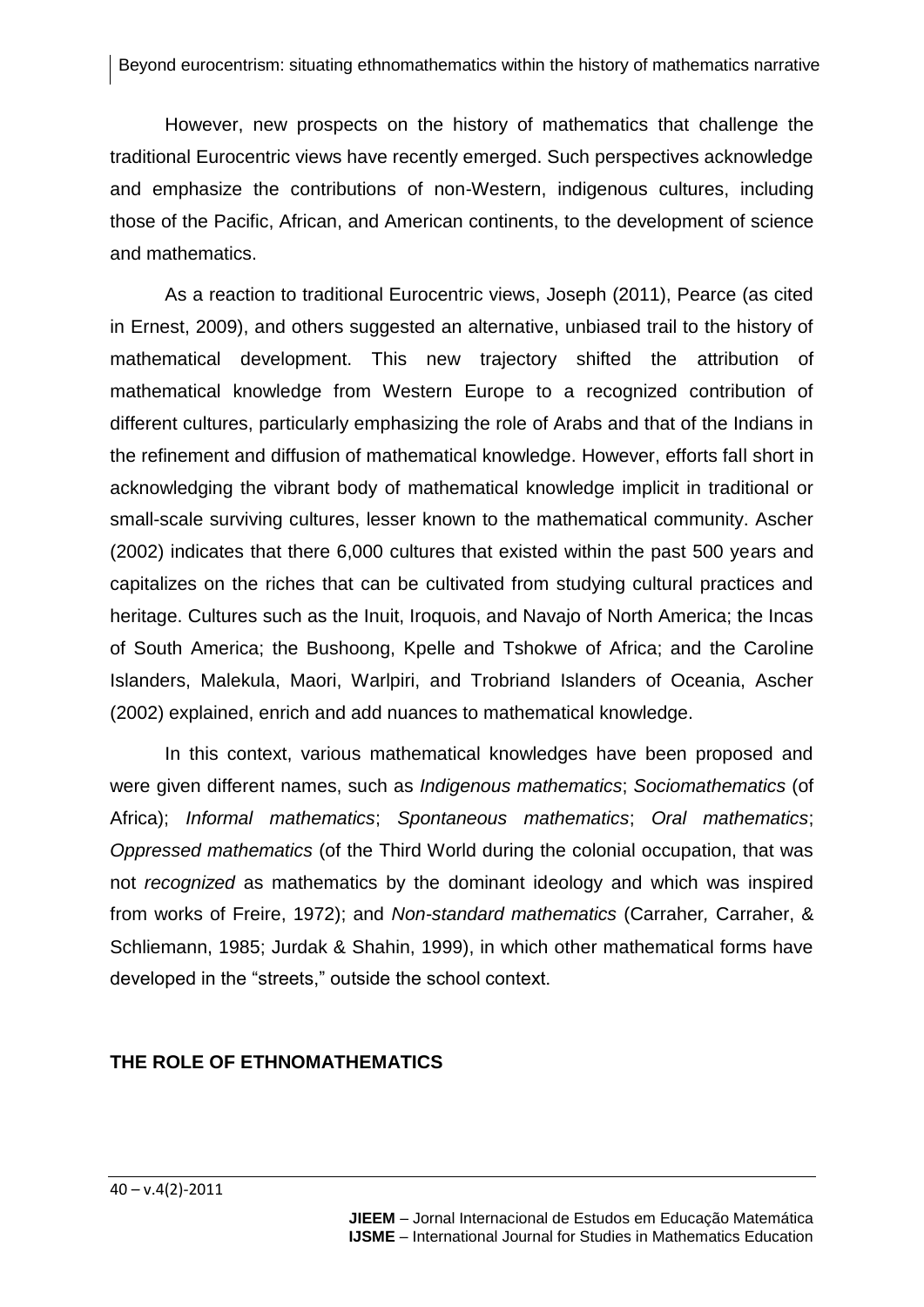Chahine

D'Ambrosio (1999), who coined the term, defined ethnomathematics as "a program in history and epistemology with an intrinsic pedagogical action [that] responds to a broader conception of mathematics, taking into account the cultural differences that have determined the cultural evolution of human mankind and political dimensions of mathematics" (p. 150). Drawing on the belief that, from prehistoric ages, humans have been accumulating knowledges to respond to their drives and needs, ethnomathematics promotes the belief that all people are capable of doing mathematics using their own unique and personal perspectives. In this vein, ethnomathematics is seen as emerging from within individuals while interacting with their cultural and physical environments. Nunes, Schliemann, and Carraher (1993) argue that ethnomathematics develops when there is a discrepancy between people's need for problem solving and the amount of mathematics they have learned in school (i.e., when people become involved in tasks requiring problem solving skills that are not learned in school). In this argument, ethnomathematics is believed to be closely tied to issues of access and equity (Anderson, 1997).

D'Ambrosio (1985) also proposed a broader conceptualization of mathematics which encompasses mathematical knowledge of diverse cultural groups that sustain democratic access of knowledge by all students irrespective of their sociocultural backgrounds. Additionally, Ascher (1991) explained that broadening the perspective to encompass other cultures extends the contribution of all classes of societies and not only the elite.

#### **USE OF CULTURALLY-RELEVANT MATERIALS**

There is ample evidence in literature that supports the claim that culture can be implemented in the mathematics classroom in various ways and utilizing a wide range of varying resources. Kim (2000) proposed two ways to integrate ethnomathematics in the process of teaching and learning in the mathematics classroom: first through the use of inventive ideas inspired from one's own culture and second by the exploration of new ideas in other cultures. Kim also emphasized the role that ethnomathematics materials play in the enculturation and acculturation processes within and across diverse cultures. Research on the ethnomathematics of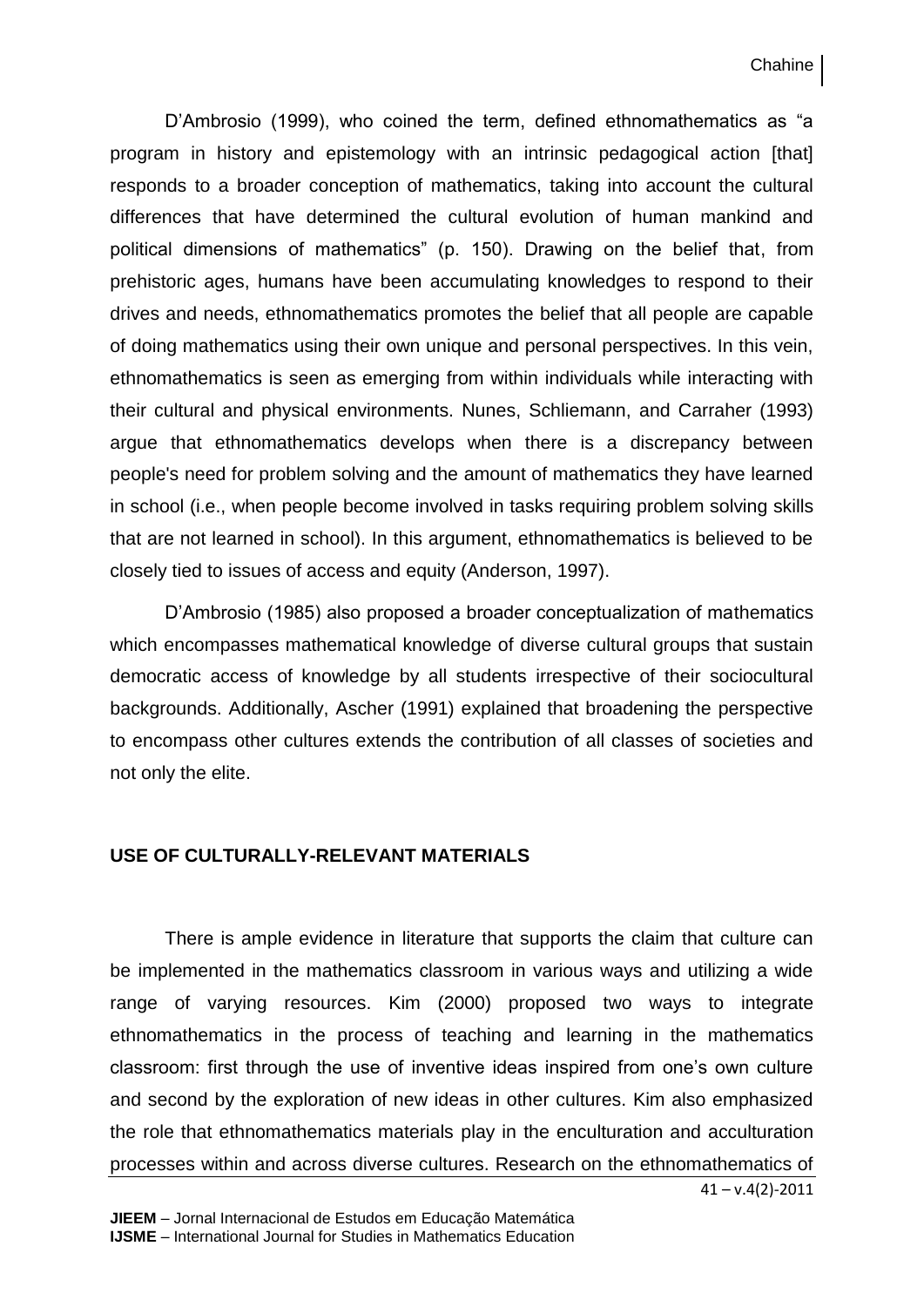different cultures has provided a wealth of creative and thought-provoking materials, such as number systems, folk games and puzzles, kinship relations, divination systems, and symmetric strip decorations that can be actively explored by students in the classroom to enhance their learning and appreciation of mathematical structures. Ascher (2002) argued that what makes culturally derived mathematical ideas so powerful is their embeddedness in socio-cultural contexts that invoke their emergence as inherent part of the complex of ideas around them. Such contexts include *divination*, *calendrics*, *religion*, *social relations, decoration* and many others.

Artifacts most powerful in unfolding creativity and rigor of cultural heritages are indigenous games. Kim (2000) cited more than 200 games that were inspired from the history of mathematics across many cultures. The power of games in teaching lies in their ability to raise students' interest and provide a tool that brings into play many thought-provoking strategies that hone their mathematical skills.

Other forms of folk games have been documented in the literature that relate to the teaching and learning of mathematics in many different ways. Sizer (2000) cited several games of chance and of strategy as well as puzzles which were developed and used by the Pacific cultures and which can serve as tools to represent basic notions of probability, expectation, and fairness. These include the Hawaiian game of *lu-lu*; the *Zambales* dice game; the Hawaiian game of *Konane*; the *Main Machan* board game, which was played by the Iban tribe of Borneo; and the Hawaiian *Pu-waa-pa* cord and block puzzle.

Other sources of knowledge that can enrich and invigorate the learning of mathematics include mathematical ideas inspired by the logic underlying kinship relations. In examining the logical structure of the kinship system of Warlpiri native Australian tribe, Ascher (1991) describes a highly sophisticated dihedral mathematical group of order 8 with specific matricycles as well as patricycles that guide interpersonal relationships. When using such a logical system and in order to unbutton its peculiarities, the author draws heavily on ideas from graph theory as well as group theory.

Additionally, Eglash (1997) investigated the most mathematically significant aspect of doubling in African religion that occurs in the divination ("fortune-telling") techniques of Vodun, Ifa, and Bamana. He described the technique of Ifa as purely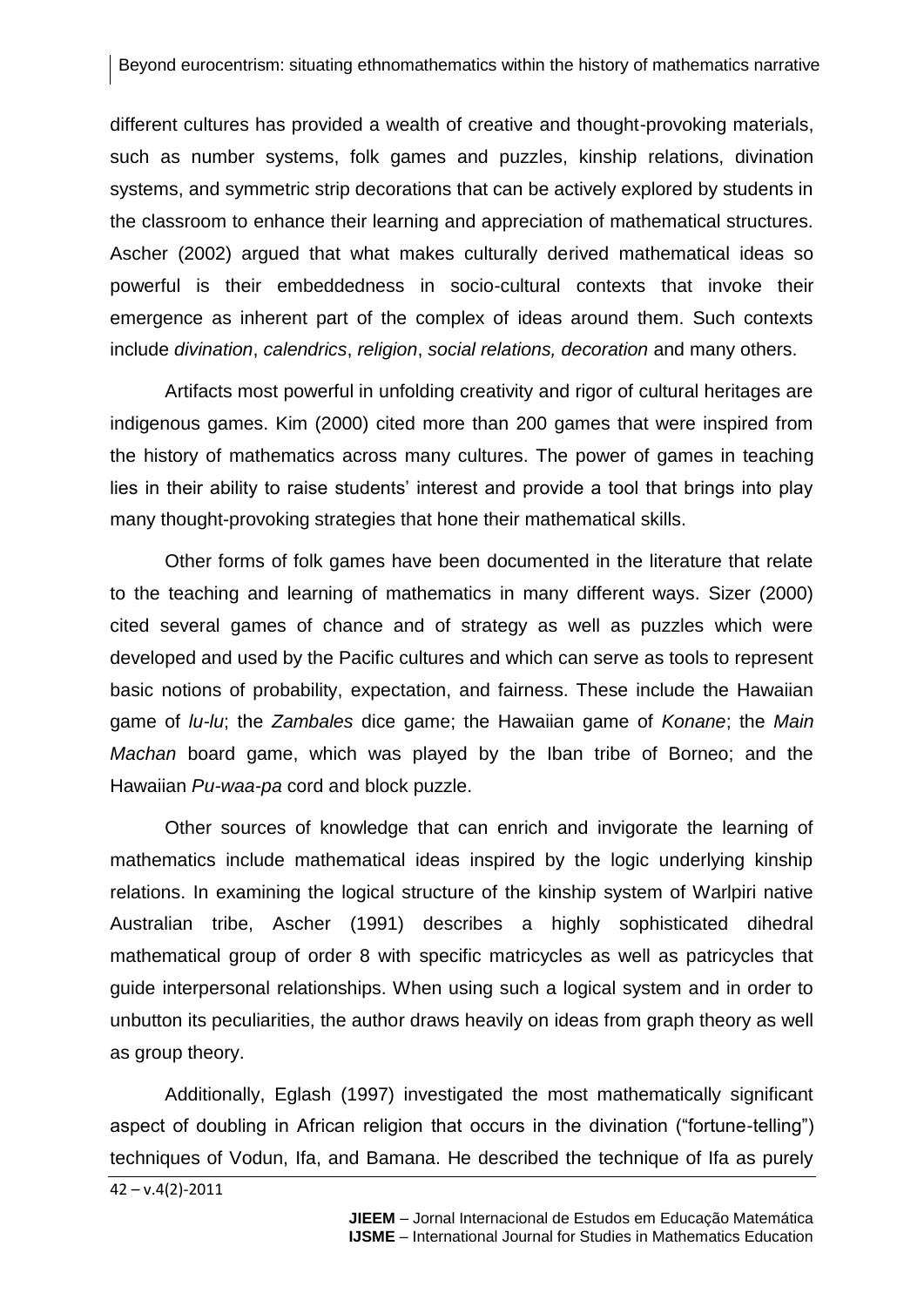*stochastic* (i.e., operating by pure chance) and that of Bamana as systematic, highly compact oracles which follow laws of recursion. Asher (2002) described a twin of the Bamana technique 5,000 miles to the east in Malagasy Sikidy. The rich available literature presents ample evidence that these major African divination systems were all transformations of the Arabic system of 'Sand Science' (*ilm al-raml*) or 'Sand Calligraphy' (*khatt al-raml*), which spread from Abbasid Iraq all over the Islamic world, the Indian Ocean region, and Africa from the late first millennia CE onwards (Van Binsbergen, 1999).

There is no doubt that various uses of materials represent invaluable clues to cultural connections and continuities through space and time. Besides the more obvious advantages concerning the possibility for providing a better understanding of tools and resources of civilizations, use of culturally relevant materials contain within it the keys to concepts which are believed to be at the heart of some sophisticated mathematical notions. This presents an open invitation to educators to bring unconventional mathematics into the classrooms and to build on the mathematical ideas that students bring from their experiences in their homes and in their communities.

The importance of integrating cultural practices that resonate with students' ethnic background experiences in the mathematics classroom have been extensively documented in the literature. In a final report of The National Council of Teachers of Mathematics (NCTM) Achievement Gap Task Force (October 2004), the committee recognized that "the achievement gap is *not* a result of membership in any group, but rather *is* the result of the systematic mistreatment of learners caused by racial and class bias—conscious and unconscious, blatant and subtle, personal and institutionalized. There is plentiful evidence of deep structural injustices in how the U.S. school system distributes opportunities to learn mathematics" (pp. 2-3). One of the committee's recommendations was to expand efforts to examine research areas that integrate race, ethnicity, social class, and language issues pertinent to closing the mathematics achievement gap. The claim that has been forwarded is that children from diverse ethnic groups have different modes of thinking, possess diverse perceptual abilities, and spend differential efforts on tasks depending on personal criteria of perceived usefulness (Lamon, 2003).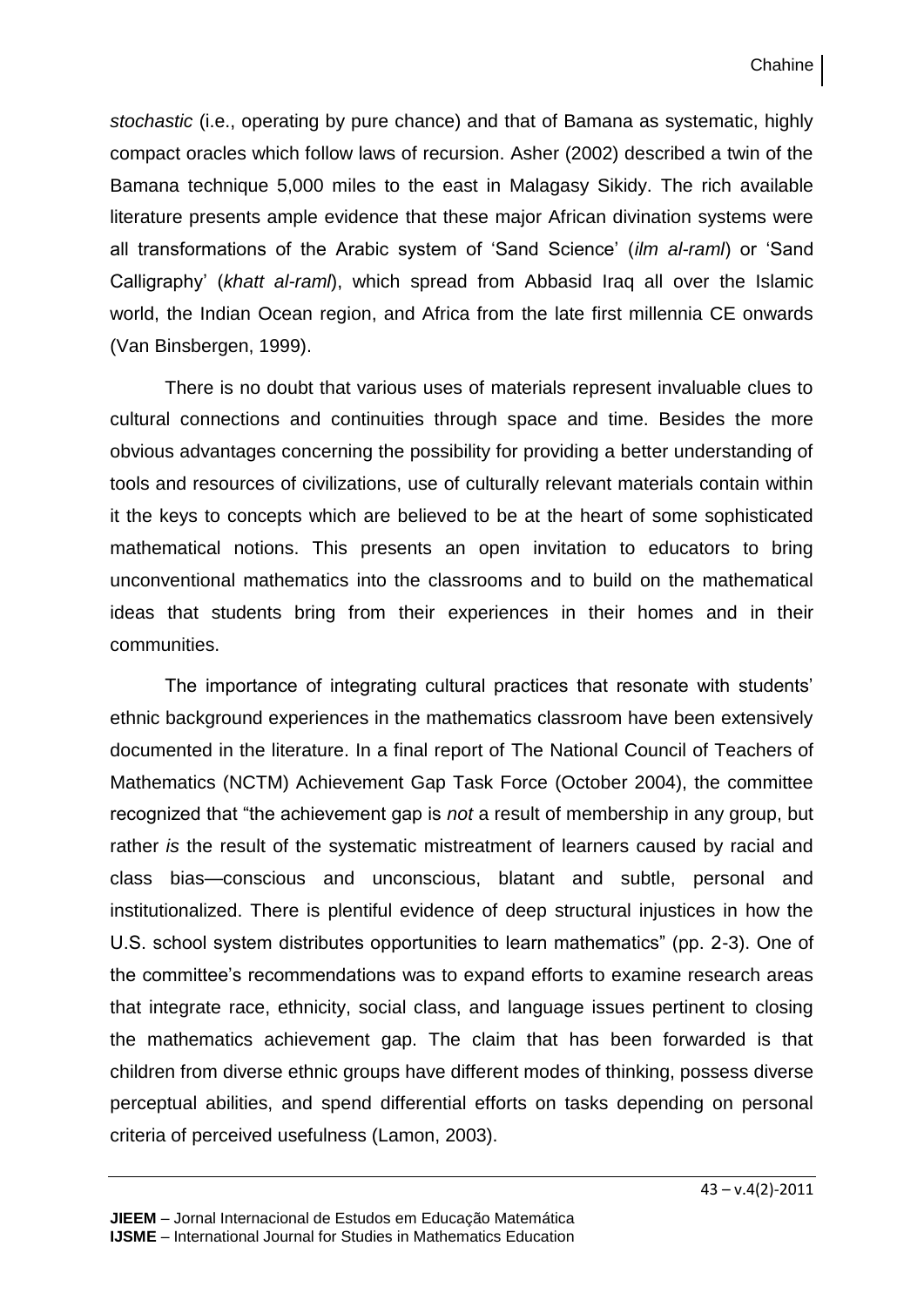In his book, the *Geography of Thought*, Nisbett (2003) expands the view that people coming from different ecologies and social structures hold different cognitive and affective systems. In striking a comparison between Easterners and Westerners, Nisbett explains,

> *The collective or interdependent nature of Asian society is consistent with Asians' broad, contextual view of the world and their belief that events are highly complex and determined by many factors. The individualistic or independent nature of Western society seem consistent with the Western focus on particular objects in isolation from their context and with their Westerners' belief that they can know the rules governing objects and therefore can control the objects' behaviour. (p. 17)*

With such diversity in modes of thinking and in abilities, such views support the notion that there is no universal way to teach mathematics for all children. More interesting is the belief that even mathematics has no generally agreed upon definition. The only truth is that "the category 'mathematics' is Western and so is not to be found in traditional cultures" (Ascher, 1991, p. 3).

# **INTEGRATING THE HISTORY OF MATHEMATICS IN TEACHING MATHEMATICS**

There has been an outburst of demands calling for integrating the history of mathematics in the teaching of mathematics and teacher education in schools worldwide. The most compelling reason cited in support of this movement is a push toward humanizing the field by fostering *cultural understanding* (Furinghetti, 2007) and deliberately replacing the "usual with something different" (Tymoczko, 1994, p. 335).

Calls to include the history of mathematics into the daily practice of teaching mathematics were raised in the Tenth International Congress on Mathematical Education conference in Copenhagen (July 2004). Major recommendations of the conference include invitations to schools to incorporate the history of mathematics in elementary, secondary and postsecondary classrooms as a way of making connections as well as adding meaning to students' experiences while engaged in learning mathematics. The essence of the message propagated by the History of Mathematics Study Group is captured in the following statement:

44 – v.4(2)-2011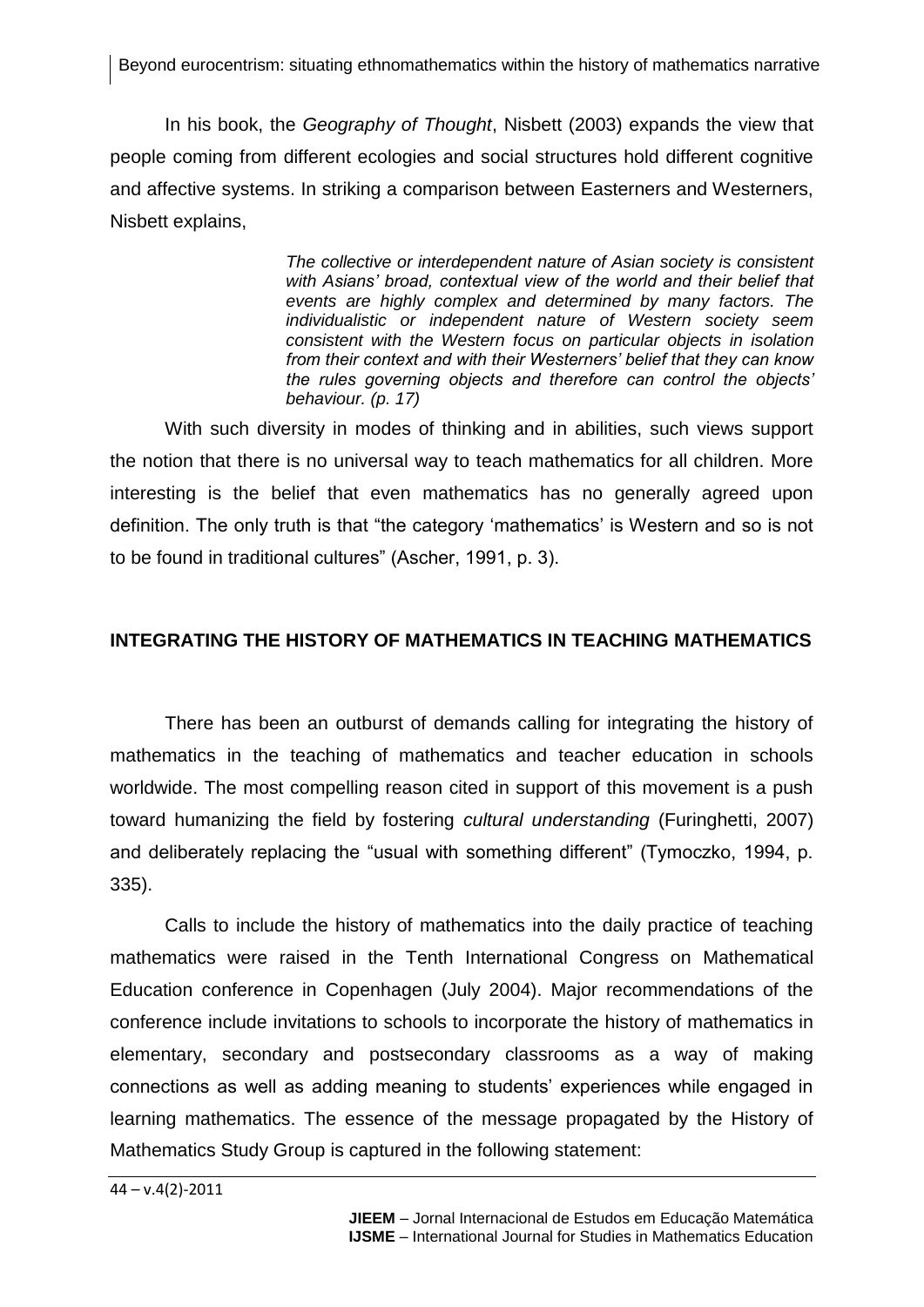*History of mathematics is not to be regarded as a panacea to all pedagogical issues in mathematics education, just as mathematics, though important, is not the only subject worth studying. It is the harmony of mathematics with other intellectual and cultural pursuits that makes the subject even more worth studying. (Siu & Tzanakis, 2004, p. 367)*

#### **CONCLUDING REMARKS**

Throughout history, mathematics has been viewed as a catalyst fueling the debate on the knowledge power nexus and contributing to the production of a number of social and political conflicts (Vithal & Valero, 2003). A closer look at the history of mathematics provides a rationale for the role that mathematics has played in the process of globalization. Racism, sexism, and social/ideological injustices that have been long ascribed to colonial prejudices denying communities and cultures their history and intellectual heritage are gradually confronted by a critical awareness in the legitimate systems of knowledge that are inherent in many cultural practices and which have been exposed by ethnomathematical research that transcends past and present politicized discourses. In another sense, replacing the narrow and traditional notion of history of mathematics with the dynamic and *anachronical* notion of *historicity* (De Lissovoy, 2008) opens up the space of possibility to redefine mathematical knowledge as the collective, epistemological expressions and human experiences of diverse cultures and civilizations.

If we accept the premise that mathematics is a ticket for aspiring individuals and countries for technological and thereof economic development, then we should demand that all peoples have the right and proper means to access it. Furthermore, if we believe in what it means to be mathematically literate, then perhaps we need an inclusive vision of what counts as mathematics, a pedagogy built around a set of core human values that enhance life and protect humanity. We have witnessed and are still witnessing the sociopolitical power of mathematics in driving nations' progress toward economic and technological development. Concurrently, we are gazing at how our humanity is regrettably slipping away under the rhetoric of globalization and capitalistic appropriation of societies and under the "drums of triumphant technology at the expense of ecology, culture, and peoples" (Fasheh, 1997).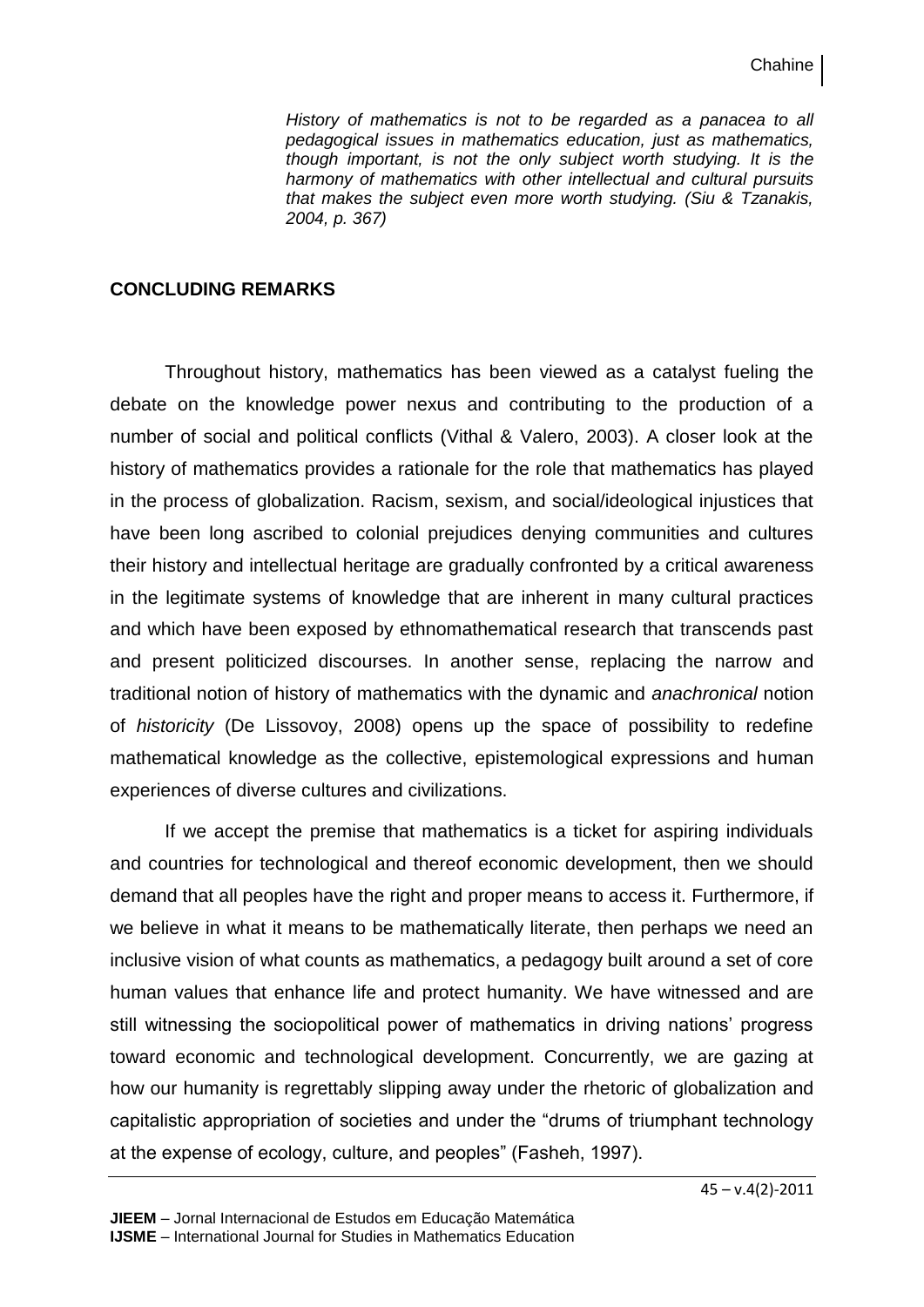Indeed, there is a sense of urgency now to engage in a mathematics education that advances an epistemological shift away from reductionist perspectives on how we perceive future citizenry toward a radical education that encourages critical pedagogies which revolutionize space, content, and approaches to teaching and learning; pedagogies that transform the classroom into democratic spaces for reconfiguring history, empowering students as well as teachers toward the pursuit of truth; and pedagogies that reclaim our cultural spaces by

> *developing more than just mathematicians in the very strict sense of the word, [but] critical intellectuals who are scientists, who are not only apt in their discipline, but also see the work that they are doing as connected to the society they're in, and see their society as connected to other societies on the planet. (Powell & Frankenstein as cited by Greene, 2000, p. 7)*

Could ethnomathematics live up to such pedagogies? And if so, who decides?

### **REFERENCES**

- Anderson, S.E. (1997). World math curriculum: Fighting Eurocentrism in mathematics. In A. Powell & M. Frankenstein (Eds.), *Ethnomathematics: Challenging Eurocentrism in mathematics education* (pp. 291-306). Albany: State University of New York Press.
- Ascher, Marcia (1991). *Ethnomathematics: A Multicultural View of Mathematical Ideas.* Pacific Grove, California: Brooks/Cole
- Ascher, M. (2002). *Mathematics elsewhere: An exploration of ideas across cultures*. UK: Princeton University Press.
- Ba, D. (2007, September). Africans still seething over Sarkozy speech. *Reuters*. Retrieved from [http://uk.reuters.com/article/2007/09/05/uk-africa-sarkozy](http://uk.reuters.com/article/2007/09/05/uk-africa-sarkozy-idUKL0513034620070905)[idUKL0513034620070905](http://uk.reuters.com/article/2007/09/05/uk-africa-sarkozy-idUKL0513034620070905)
- Ball, R. W. (1960). *A short account of the history of mathematics.* New York: Dover Publications.
- Bishop, A. (1990). Western mathematics: The secret weapon of cultural imperialism. *Race & Class, 32*(2), 51-56.
- Borba, M. (1997). Ethnomathematics and education. In A. Powell & M. Frankenstein (Eds.), *Ethnomathematics: Challenging Eurocentrism in mathematics education* (pp. 261-272). Albany: State University of New York Press.
- Burton. D.M. (2007). The history of mathematics: An introduction. New York, NY: McGraw Hill.
- Cajori, F. (1919). *A history of mathematics* (2nd ed.). New York: MacMillan Press.
- Carraher, T. N., Carraher, D. W., & Schliemann, A. D. (1985). Mathematics in the streets and in schools. *British Journal of Developmental Psychology*, 3, 21-29.
- D'Ambrosio, U. (1985). Ethnomathematics and its place in the history and pedagogy of mathematics. *For the Learning of Mathematics*, *5,* 44-48.

 $46 - v.4(2) - 2011$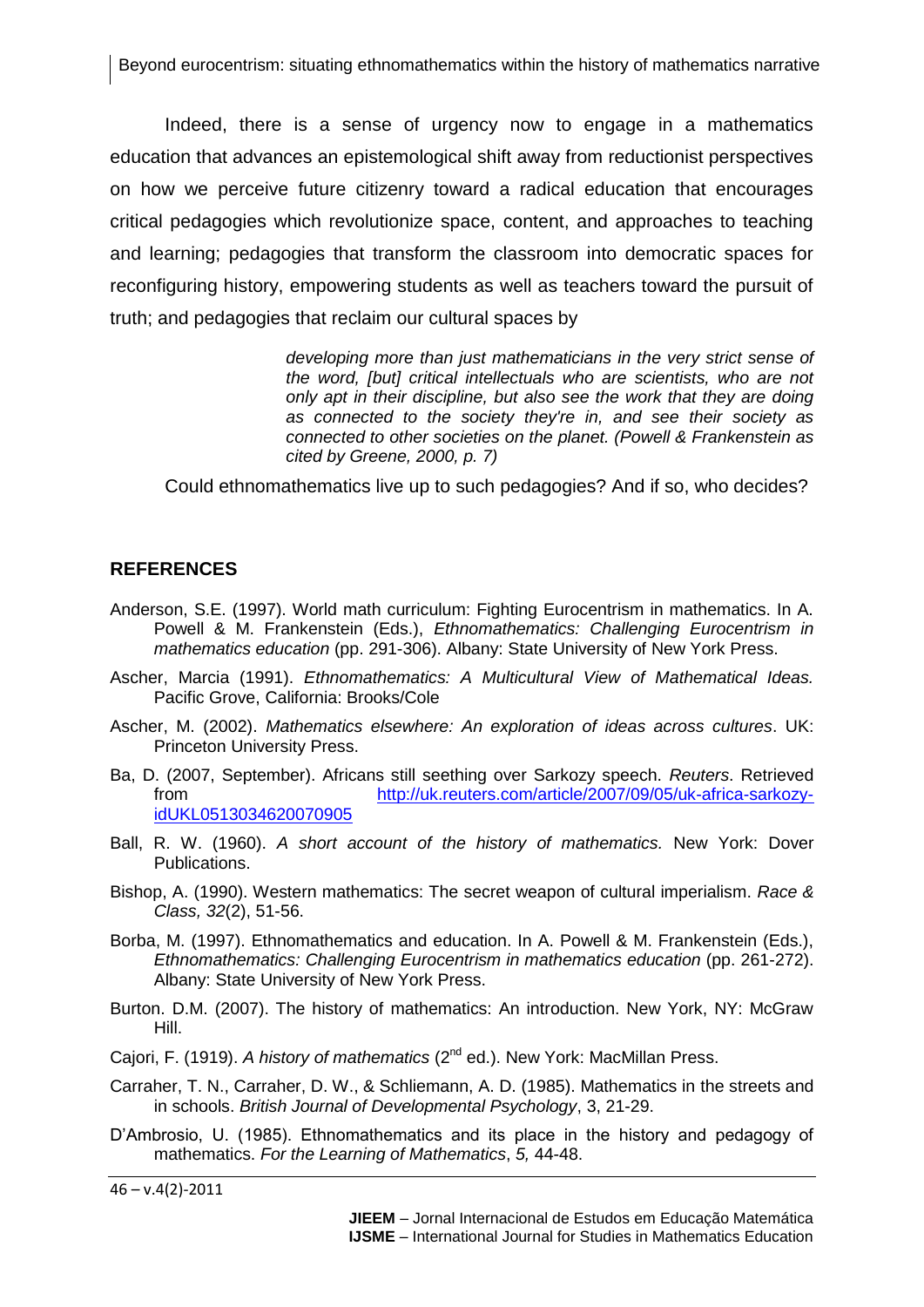- D'Ambrosio, U. (1996). Ethnomathematics: Where does it come from? And where does it go? Proceedings of the Eighth International Congress on Mathematical Education.
- D'Ambrosio, U. (1999). Literacy, matheracy, and technocracy: A trivium for today. *Mathematical Thinking & Learning*, *1*(2), 131-153.
- De Lissovoy, N. (2008). *Power, crisis, and education for liberation: Rethinking critical pedagogy.* New York: Palgrave Macmillan.
- Eglash, R. (1997). Bamana sand divination: Recursion in ethnomathematics. *American Anthropologist, 99*(1), 112-122.
- Eglash, R. (2000). Anthropological perspectives on Ethnomathematics. In H. Selin (Ed.), *Mathematics across cultures* (pp. 13-22). Dordrecht, Netherlands: Kluwer academic Press.
- Ernest, P. (2009). The philosophy of mathematics, values, and Keralese mathematics. In P. Ernest, B. Greer, & B. Sriraman (Eds.), *Critical issues in mathematics education* (pp. 189-204). Charlotte, NC: Information Age Publishing Inc.
- Fasheh, M. (1997). Thirty years of occupation. *Sabeel Newsletter*. Retrieved from <http://www.sabeel.org/old/news/newsltr8/index.htm>
- Foucault, M. (1977). *Discipline and punish: The birth of the prison* (A. Sheridan, Trans). CITY: Vintage Books.
- Freire, P. (1972). *Pedagogy of the Oppressed*. London: Penguin.
- Furinghetti, F. (2007). Teacher education through the history of mathematics. *Educational Studies in Mathematics, 66,* 131–143. doi: 10.1007/s10649-006-9070-0
- Furinghetti, F., & Radford, L. (2002). Historical conceptual developments and the teaching of mathematics: From Philogenesis and Ontogenesis Theory to classroom practice. In L. English (Ed.), *Handbook of international research in mathematics education* (pp. 631- 654). Mahwah, NJ: Lawrence Erlbaum Associates.
- Furinghetti, F., & Radford, L. (2008). Contrasts and oblique connections between historical conceptual developments and classroom learning in mathematics. In L. English (Ed.), *Handbook of international research in mathematics education* (2<sup>nd</sup> ed., pp 626-655). Mahwah, NJ: Lawrence Erlbaum Associates.
- Greene, E. (2000). Good-bye Pythagoras. *[The Chronicle of Higher Education](http://proquest.umi.com/pqdweb?RQT=318&pmid=26258&TS=1301935247&clientId=19356&VInst=PROD&VName=PQD&VType=PQD)*, *47*(6), 1-7.
- Joseph, G. G. (1993). A rationale for a multicultural approach to mathematics. In D. Nelson, G. G. Joseph, & J. Williams (Eds.), *Multicultural mathematics* (pp. 1-24). United Kingdom: Oxford University Press.
- Joseph, G. G. (1997). Foundations of Eurocentrism in mathematics. In A. Powell & M. Frankestein (Eds.), *Ethnomathematics: Challenging Eurocentrism in mathematics education* (pp. 61-81). Albany: State University of New York Press.
- Joseph, G. G. (2011). *The crest of the peacock: Non-European roots of mathematics* (3rd ed.). New Jersey: Princeton University Press.
- Jurdak, M., & Shahin, I. (1999). An Ethnographic Study of the Computational Strategies of a Group of Young Street Vendors in Beirut. *Educational Studies in Mathematics*, *40*(2), 155-172.
- Kim, S. H. (2000). Development of materials for ethnomathematics in Korea. In H. Selin (Ed.), *Mathematics across cultures* (pp. 455-465). Dordrecht, The Netherlands: Kluwer Academic Press.